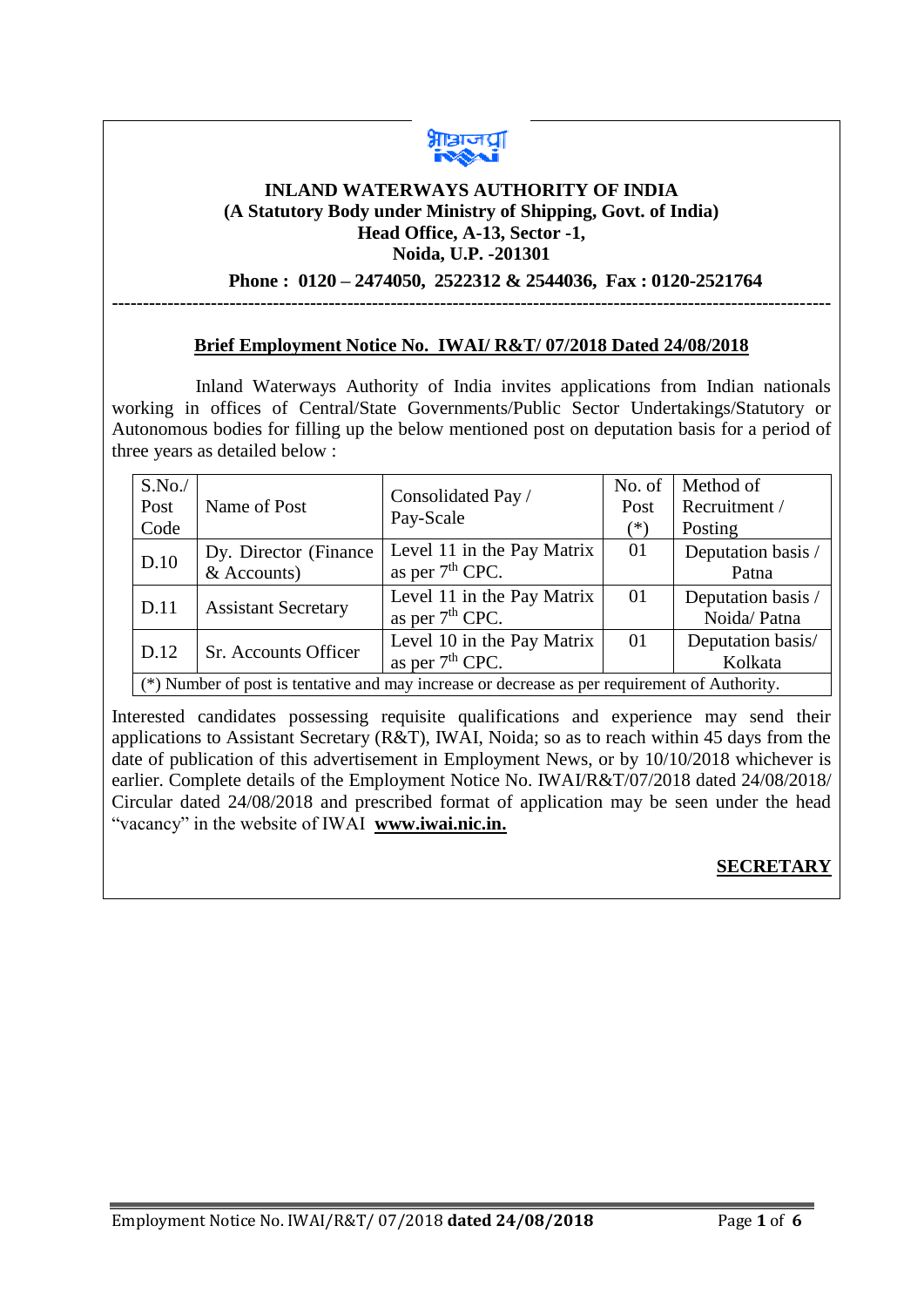

#### **INLAND WATERWAYS AUTHORITY OF INDIA (A Statutory Body under Ministry of Shipping, Govt. of India) Head Office, A-13, Sector -1, Noida, U.P. -201301**

**\_\_\_\_\_\_\_\_\_\_\_\_\_\_\_\_\_\_\_\_\_\_\_\_\_\_\_\_\_\_\_\_\_\_\_\_\_\_\_\_\_\_\_\_\_\_\_\_\_\_\_\_\_\_\_\_\_\_\_\_\_\_\_\_\_\_\_\_\_\_\_\_\_\_\_**

## **F. No. 12-IWAI/Estt.R&T/11/2018 Dated 24/08/2018**

# **CIRCULAR**

IWAI invites application from Indian nationals working in offices of Central/State Governments/Public Sector Undertakings/Statutory or Autonomous bodies for filling up the below mentioned post on deputation basis for a period of three years as detailed below :

| S.No.<br>Post<br>Code                                                                         | Name of Post                               | Consolidated Pay /<br>Pay-Scale                           | No. of<br>Post<br>$(*)$ | Method of<br>Recruitment<br>/ Posting |  |
|-----------------------------------------------------------------------------------------------|--------------------------------------------|-----------------------------------------------------------|-------------------------|---------------------------------------|--|
| D.10                                                                                          | Dy. Director<br>(Finance $\&$<br>Accounts) | Level 11 in the Pay<br>Matrix as per 7 <sup>th</sup> CPC. | 01                      | Deputation basis /<br>Patna           |  |
| D.11                                                                                          | <b>Assistant Secretary</b>                 | Level 11 in the Pay<br>Matrix as per 7 <sup>th</sup> CPC. | 01                      | Deputation basis /<br>Noida/Patna     |  |
| D.12                                                                                          | Sr. Accounts Officer                       | Level 10 in the Pay<br>Matrix as per $7th$ CPC.           | 01                      | Deputation basis/<br>Kolkata          |  |
| (*) Number of post is tentative and may increase or decrease as per requirement of Authority. |                                            |                                                           |                         |                                       |  |

2) The details of eligibility criteria, age-limit etc. of the aforesaid posts, proposed to be filled up on deputation basis, are as detailed below:

## **D.10 Deputy Director (Finance & accounts) -**

#### **Eligibility Criteria :**

Officers under the Central / State Govt. / Statutory or Autonomous Bodies / Public Sector Undertaking.

a) Holding analogous post on regular basis OR

Holding post in Level – 9 and Level 10 in the pay matrix (Pre-revised PB-3, Rs. 15600- 39100+GP Rs. 5400) with 5 years regular service in the post:

b) Possessing educational qualifications prescribed for direct recruits, as under (Period of deputation shall ordinarily not exceed 3 years)

i) Degree from a recognized University with professional qualification of passing of the final Exam of Institute of Chartered Accountants, or SAS Commercial examination of the Indian Audit and Accounts Department or member of any of the organized accounting/audit service. **OR**

5 years' regular service in Supervisory capacity in commercial accounts in the Finance or Accounts Department of the Central / State Govt. or Semi-Govt. organization or PSU in the Level-10 in the Pay Matrix as per  $7<sup>th</sup>$  CPC, (Pre-revised PB-3, Rs. 15,600-39100 + GP Rs. 5400/-)

## **Desirable :**

A Degree or Diploma in Business Management.

**Age Limit :** Not exceeding 56 years on the closing date of application.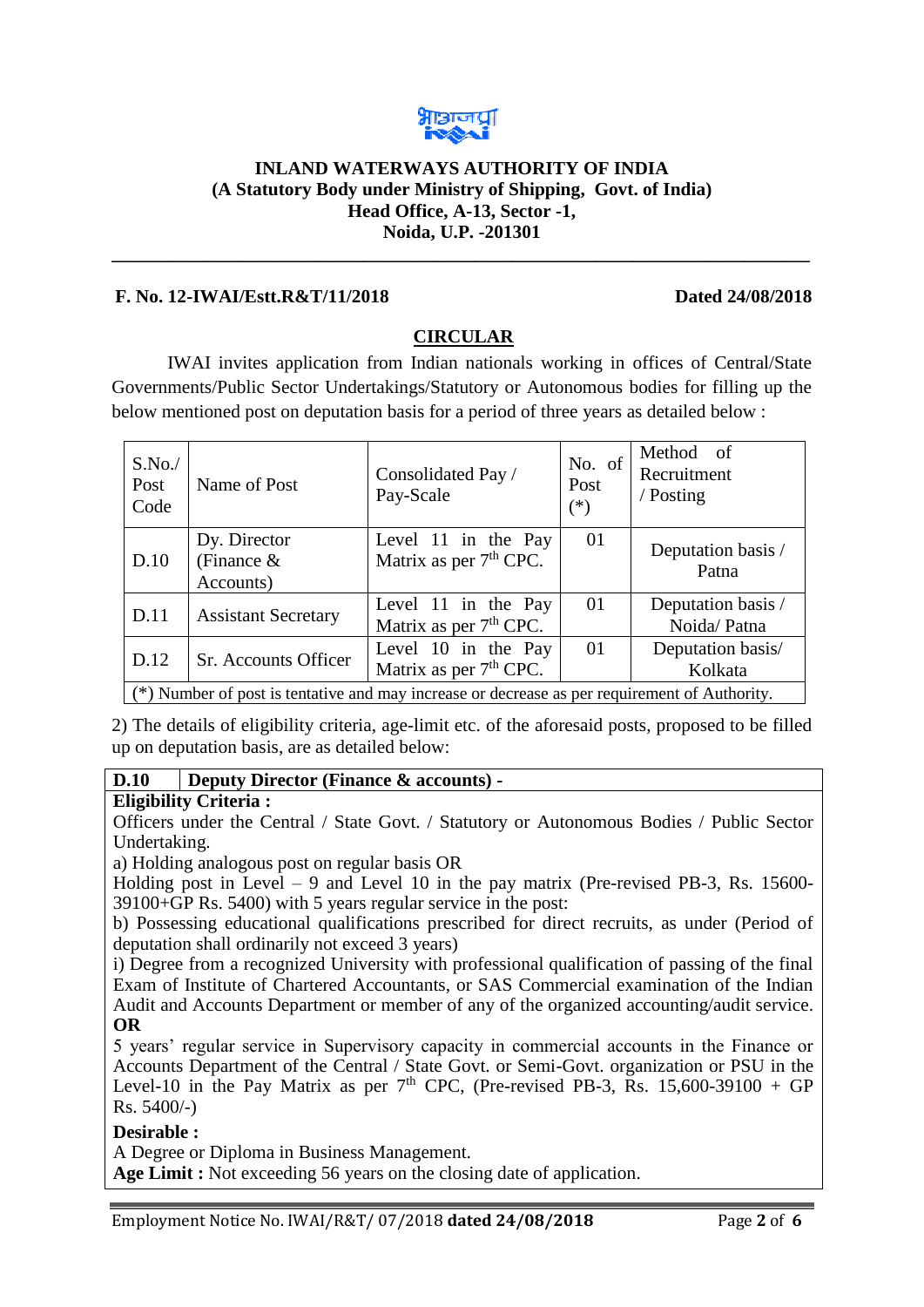## **D.11 Assistant Secretary**

#### **Eligibility Criteria :**

Officers in the Central / State Govt./ Statutory or Autonomous Bodies/Public Sector undertakings.

- (a) Holding analogous post on regular basis OR
- Holding post in the Level 9 or level 10 in the Pay Matrix (Pre-revised PB-3, Rs. 15600-  $39100 + GP$  Rs. 5400/-) with 5 years regular service OR in the Level 8 in the pay matrix (Pre-revised PB-2 Rs. 9300-34800 + GP Rs. 4800) with 6 years regular service OR in Level 7 in the pay matrix (Pre-revises PB-2, Rs. 9300-34800 + GP Rs. 4600/-) with 7 years regular service in the grade and

(b) Possessing the educational qualifications prescribed as under :

## **Essential Qualification :-**

i). Degree from a recognized University / Institute.

ii) 6 years experience of administration and establishment in a supervisory capacity in a Central / State Govt. office or Autonomous / Statutory / public body or commercial organization of repute.

## **Desirable:-**

i). MBA

ii). Degree /Diploma in Personnel Management.

iii). Degree in Law.

**Age Limit:-** Not exceeding 56 years on the closing date of application.

## **D.12 Sr. Accounts Officer**

### **Eligibility Criteria :**

i). Officers under Central/State Govt./Statutory or Autonomous Bodies/Public Sector undertakings.

Holding analogous post on regular basis

ii). Possessing qualifications prescribed for direct recruits as under:

# **Essential Qualification :**

i). Degree from a recognized University with professional qualification of passing final exam of Institute of Charted Accountants of India, or passing final examination of the Institutes of costs and works Accountants or the SAS Commercial examination of the Indian Audit and Accounts Department.

ii)3 years experience in a Supervisory capacity in commercial accounts in the Finance or Accounts Department of the Central / State Govt. or Semi-Govt. Organization or a commercial organization of repute.

# **Desirable:**

i). Degree / Diploma in Business Management.

**Age Limit:-** Not exceeding 56 years on the closing date of application.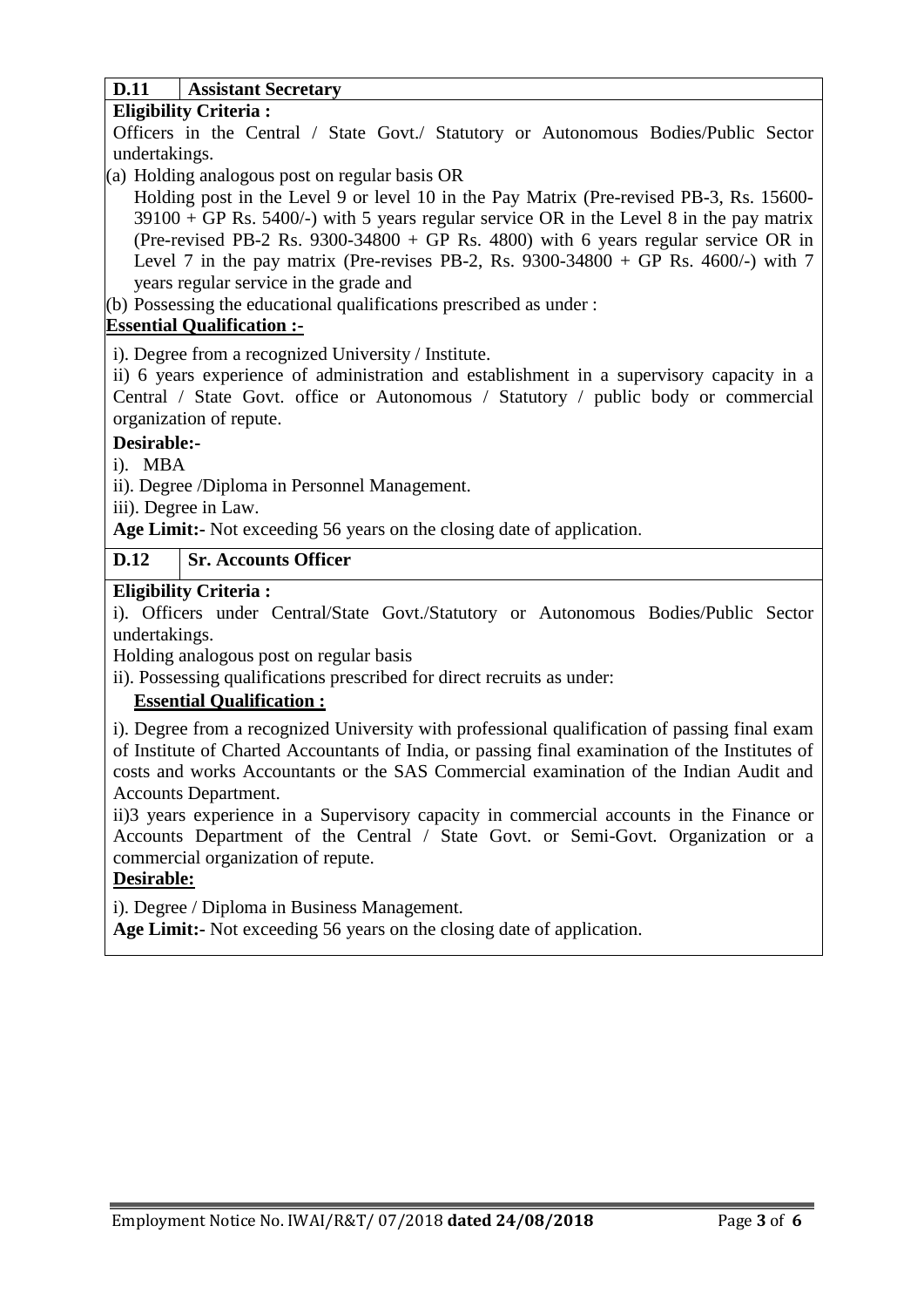# **GENERAL INFORMATION**

- 1. The Authority is following Central Govt. Rules & Regulations in service matters. Leased accommodation and medical reimbursement are provided as per rules of the Authority.
- 2. The post has all India transfer liability.
- 3. Mere possession of essential qualifications will not entitle a candidate to be selected for the post. The decision of the Authority as to the eligibility of a candidate shall be final and no correspondence in this regard will be entertained.
- 4. Outstation candidates, if called for the interview shall be paid  $3<sup>rd</sup>AC$  rail fare as per their entitlement for to and fro journey by the shortest route subject to production of proof of journey.
- 5. Canvassing in any form shall be ground for disqualification.
- 6. Application should be sent either in Hindi or English duly signed with photograph, attested copies of certificates of educational qualifications, experience, documents in support of claim of SC / ST / OBC / Ex Serviceman etc.
- 7. Persons working in Central/State Governments/UTs/PSUs/ Statutory or Autonomous Bodies should submit their application through proper channel. If any delay is anticipated, advance copy of the application may be sent so as to reach before the closing date. Incomplete application or applications received after the due date are liable to be rejected.
- 8. Copies of APAR's, for the past 5 years (from 2012-2013 onwards) along with vigilance clearance and Integrity certificate are also required to be enclosed.
- 9. Interested candidates possessing requisite qualifications and experience may send their applications to Assistant Secretary (R&T), IWAI, Noida; so as to reach within 45 days from the date of publication of this advertisement in Employment News, or by 10/10/2018 whichever is earlier, in a closed envelope superscribing **"Application for the post of ………………………… on deputation basis, against Circular dated 24/08/2018/Employment Notice No. IWAI/R&T/07/2018 dated 24/08/2018"**  to the Assistant Secretary (R&T), Inland Waterways Authority of India, A-13, Sector-1, Noida-201 301 (U.P.).

**Sd/- SECRETARY …………………………………………………………………………………………………**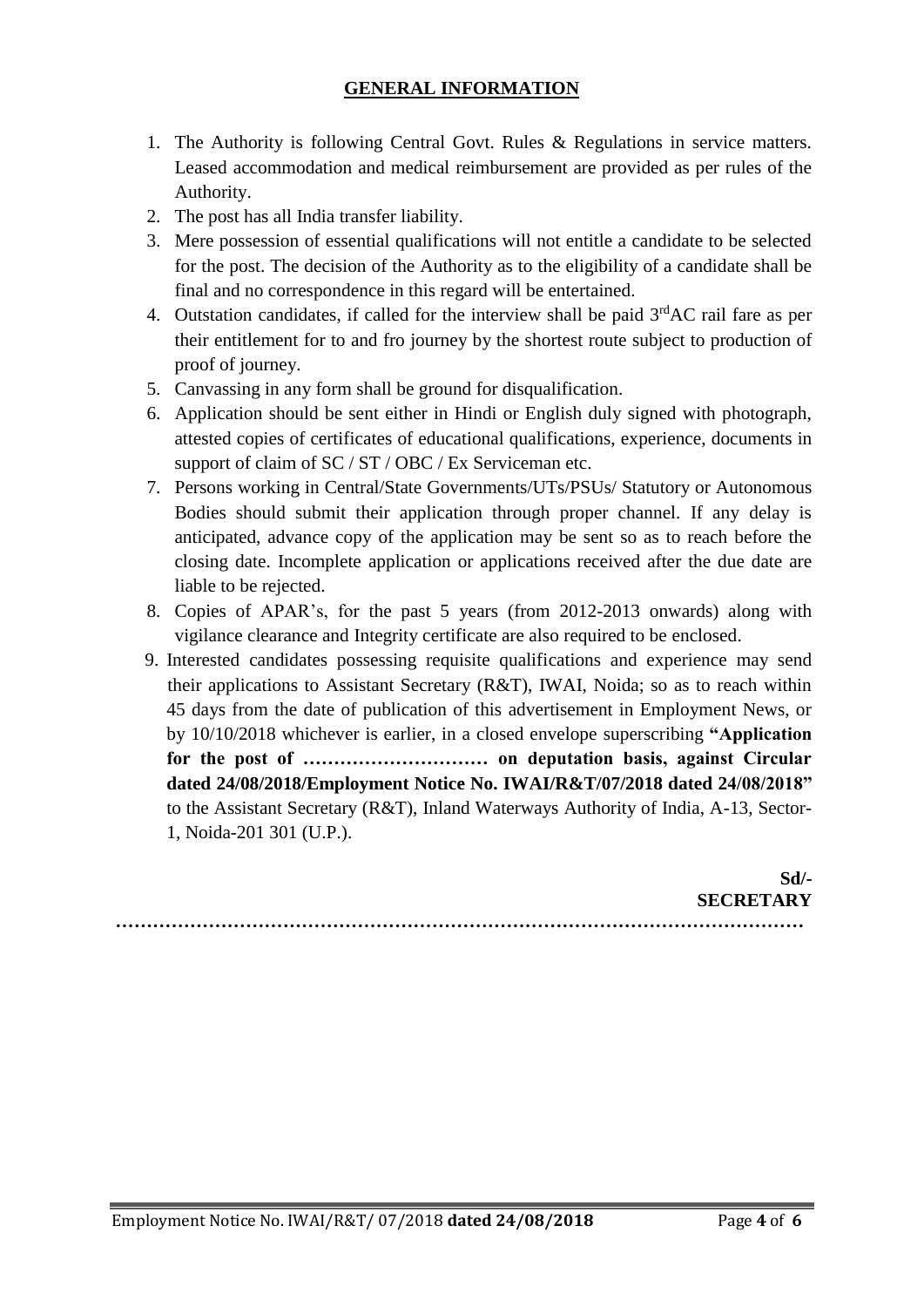

## **INLAND WATERWAYS AUTHORITY OF INDIA (A Statutory Body under Ministry of Shipping, Govt. of India) Head Office, A-13, Sector -1, Noida, U.P -201301**

## **PROFORMA**

**APPLICATION FOR THE POST OF………………………… (ON DEPUTATION BASIS) POST CODE : ………………………..**

| 1. Name in full (in Block Letters)                                                 |                        |
|------------------------------------------------------------------------------------|------------------------|
| 2. Father's/Husband's Name                                                         | Self                   |
| 3. Address for communication<br>(with Pin Code, Telephone number $\&$<br>Email ID) | Attested<br>Photograph |
| 4. Permanent Address                                                               |                        |
| 5. (a) Date of Birth (in Christian era)                                            |                        |
| (b) Age as on closing date of application :                                        |                        |
| 6. Nationality                                                                     |                        |
| 7. Whether belongs to SC/ST/OBC/Ex-Serviceman/PH :                                 |                        |

8. Whether working in any Central/State/UT/Autonomous body/PSU/Port Organization/Semi-Govt. :

9. Educational/Professional Qualifications (kindly indicate and enclose copy

10. Experience : (including present employment)

| S. No. |  | Name of Designation of Pay scale Date                        |  |  | of Date     | of Nature of |  |
|--------|--|--------------------------------------------------------------|--|--|-------------|--------------|--|
|        |  | Employer   The post held $\vert$ Salary(CDA/ $\vert$ Joining |  |  | Leaving     | Duties       |  |
|        |  | $\&$ nature of IDA)                                          |  |  | and         | performed    |  |
|        |  | appointment                                                  |  |  | Reasons     |              |  |
|        |  |                                                              |  |  | for leaving |              |  |

11. Languages known :

12. Any other information such as experience, training, publication etc. in support of suitability for the post

## UNDERTAKING

I hereby solemnly declare that the information given above is true and correct to the best of my knowledge and belief. I have carefully gone through the vacancy circular / advertisement and I am well aware that the Curriculum Vitae duly supported by documents submitted by me will also be assessed by the Selection Committee at the time of selection for the post.

|                                | Signature of the candidate |
|--------------------------------|----------------------------|
| $Date \dots \dots \dots \dots$ |                            |
|                                |                            |